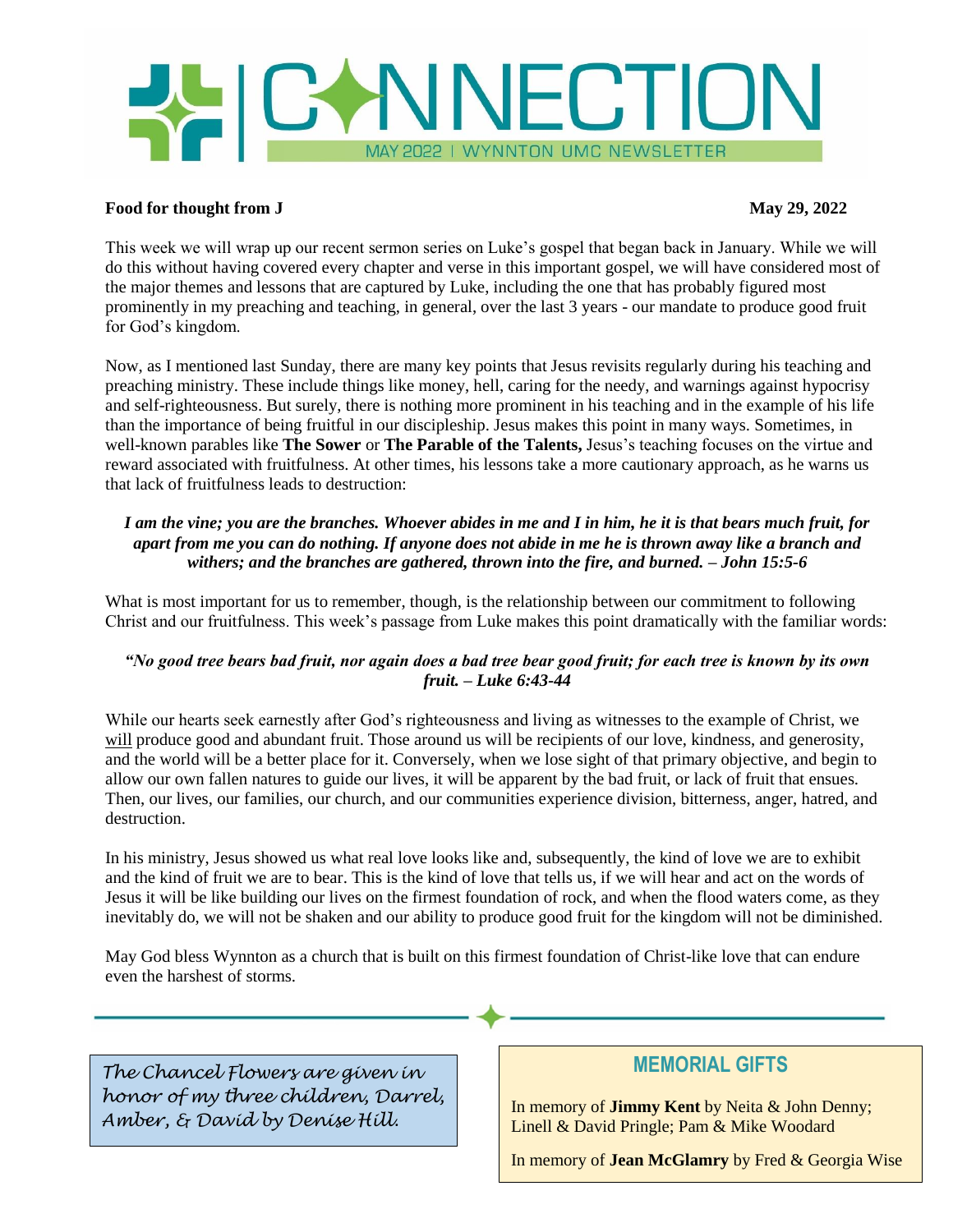

Wynnton is excited to announce that we will be hosting a Food Truck Party VBS that will run from June 13th to 17th from 9 a.m. - 12 Noon. If you are interested in volunteering or if you are interested in registering your child, please visit

https://www.myvbs.org/WynntonUMC/ to fill out the registration form. If you have any questions, please contact Meghan Gross at mgross@wynntonumc.org.

### **SAVE THE DATE**

Going away breakfast for J and Laura Grantham and Greg and Alaina Harrison

Sunday, June 5, 2022 10:00 a.m.

This is a covered dish breakfast. Please bring enough for you and your family.

#### **SPECIAL CALLED CHARGE CONFERENCE**

There will be a called Charge Conference at 12:15 pm on Sunday, June 5th in the Fellowship Hall. The purpose of the meeting is to approve the compensation for the incoming pastors.

### **Flower Delivery**

Lisa Stephens

## **JOYFUL NOTES FROM THE CHOIR!** 同

The Wynnton Choirs will share a beautiful arrangement of America the Beautiful this Sunday.

As we reflect on Memorial Day and remember the dedication and sacrifice of our fallen service members, we also remember and praise our Lord and Savior, Jesus Christ, for showing us true love and sacrifice.

Romans 5:8 *But God demonstrates his own love for us in this: While we were still sinners, Christ died for us.* 

"America the Beautiful" arranged by Buryl Red *O beautiful for spacious skies, for amber waves of grain, For purple mountain majesties, above the fruited plain!*

*America, America, God shed his grace on thee. And crown Thy good with brotherhood, from sea to shining sea.*

*O beautiful for heroes proved in liberating strife, Who more than self their country loved, and mercy more than life!*

*America, America, God shed his grace on thee. And crown Thy good with brotherhood, from sea to shining sea.*

May God bless the fallen and those deployed in harm's way.

May God bless our world through our many challenges. May God bless America.

God's Great Peace to You! Diana B.

#### **LOVE OFFERING**

The Staff Parish Relations Committee and the Wynnton congregation will be honoring J and Laura for serving our church for the past 9 years. J and Laura have been reassigned to Mossy Creek UMC; their last Sunday with us will be June  $5<sup>th</sup>$ . They have given tirelessly of themselves in many areas of our church. We will honor them with a church-wide covered-dish breakfast on June 5<sup>th</sup>. Please bring a dish to share. As part of our celebration, we will present them with a love offering to let them know how much we appreciate the blessing they have been to our church. Between now and May  $29<sup>th</sup>$ , you can make a contribution to the love offering. We look forward to this time when we share our appreciation for J and Laura.

Deb McCranie, SPR Chair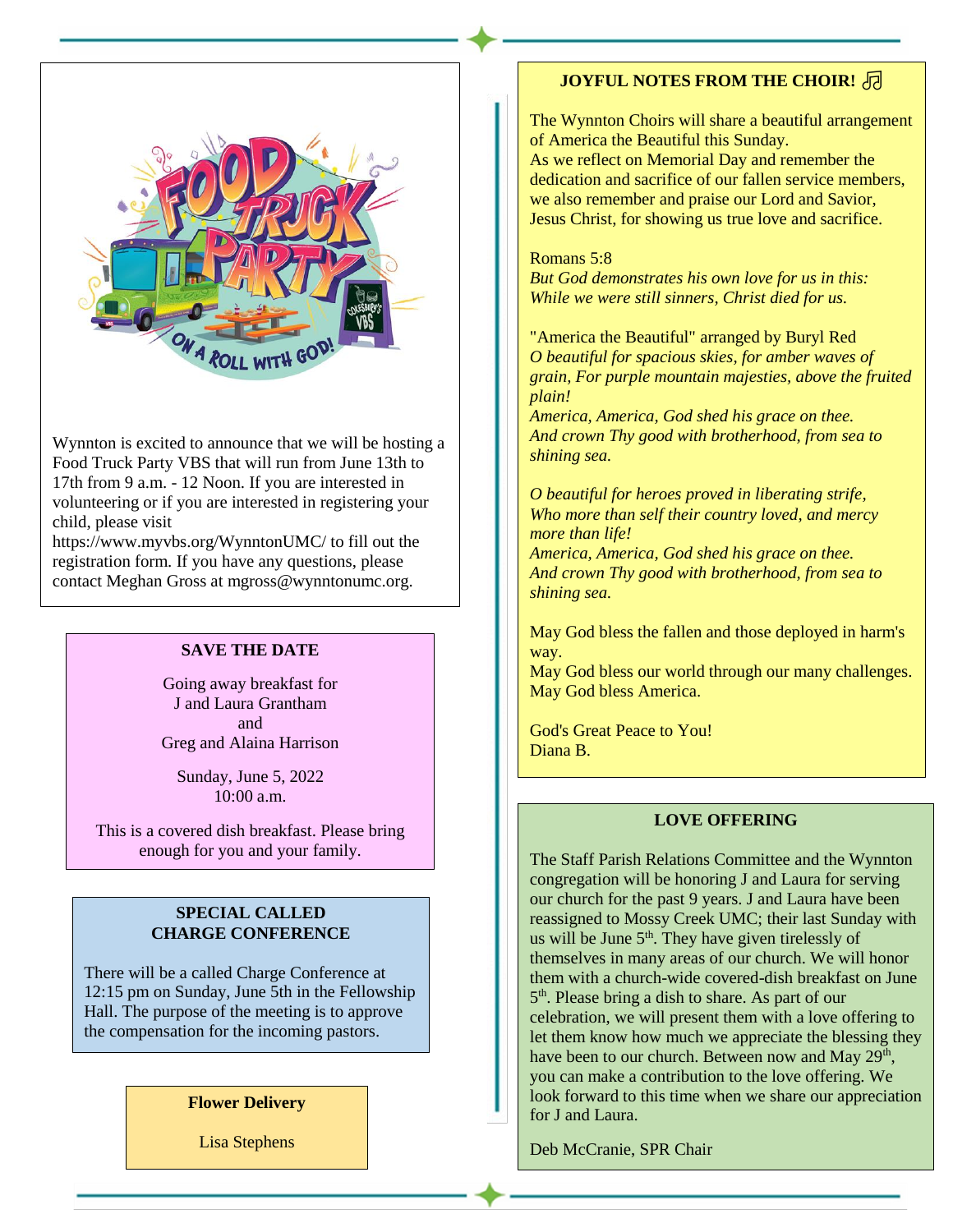## **LOCATION CHANGE**

Children's Sunday School is relocating to the Children's Church room (the room downstairs, next to the nursery). Both services will now be held in that room.

### **CHILDREN'S SUNDAY SCHOOL**

Through Old Testament stories and mission projects, our children have been learning who God is, how He loves us and is always with us, and how we are to love God and love others. Children in Pre-K through 5th grade are welcome to join us for Children's Sunday School from 9:45 a.m. to 10:50 a.m. in the Grimes Bldg.'s first floor children's church room next to the nursery.

## **ANNUAL CONFERENCE**

South Georgia Annual Conference is looking for volunteers to help greet people June 5-8. You can go online to register to volunteer for a time that works best for you at [https://sgaumc](https://sgaumc-reg.brtapp.com/2022ACVolunteerRegistration)[reg.brtapp.com/2022ACVolunteerRegistration.](https://sgaumc-reg.brtapp.com/2022ACVolunteerRegistration)

#### **Youth Sunday School**



Youth Sunday School meets in the Basement from 9:45-10:45 a.m. Sunday mornings. Students in 6th through 12th grade are welcome to join us for coffee, donuts, and topical discussions of God's word.

We are doing a new series exploring where students can find God. We will explore the Old Testament stories of the building of the Tabernacle and Solomon's Temple. We're going to be "hands on", building dioramas of both! We'll explore the detail that scripture captures, how the Israelites interacted with God, and how the meta-narrative of the Bible continues today in how we meet and experience God.

If you'd like more information about Wynnton's youth program, please contact Rob Harbison, r.harbison@mchsi.com, (706) 289-3082.

#### **Children's Programs**

The nursery is available from 8:30 a.m. to 12:15 p.m. as well as Sunday School for grades K-12 from 9:45-10:50 a.m. The nursery for infants through age 3 is on the first floor of the Grimes building. Children's Sunday School for K-5th Grade is on the 2nd floor of the Grimes building, and youth Sunday school is in the basement under the sanctuary. Children's Church will be offered for children through 5th Grade in the Children's Center in the Grimes building during the worship hour.

#### **BE A WYNNTON WELCOMER**

WE NEED YOU! to sign-up as a Sunday morning welcomer. We are looking for volunteers to fill open slots through the end of June. Check your calendars for a few Sundays you are available to help us greet our members and guests on Sunday morning. Sign-up sheets will be available in the main hallway this Sunday.

## **OPERATION CHRISTMAS CHILD**

Plans are being made for our Packing Party this year! In October, we will fill our boxes for children around the world.

If you prefer to fill your own box, that is fine OR you can do both!

Different items will be requested each month to bring to the church. Collection bins are in the Fellowship Hall for these items. The goal is to pack 250 boxes this year!

In May, we are collecting small 8 oz plastic cups and small bowls. These can be found locally or from IKEA.

In a message from Samaritan's Purse: Praise God for shoebox gifts that were collected last year. Thank you and all Glory to God!!

## **Items Collected so far:** 150 Bars of Soap

61 Hair Brushes 114 Toothbrushes 96 Ball caps 108 Wash Cloths 74 Large Combs 45 Deodorant\* 216 12 8oz. plastic cups 84 12 plastic bowls \*may be enough Keep up the good work! Each one bring one of each. Please. Would love to pack 250 boxes!!